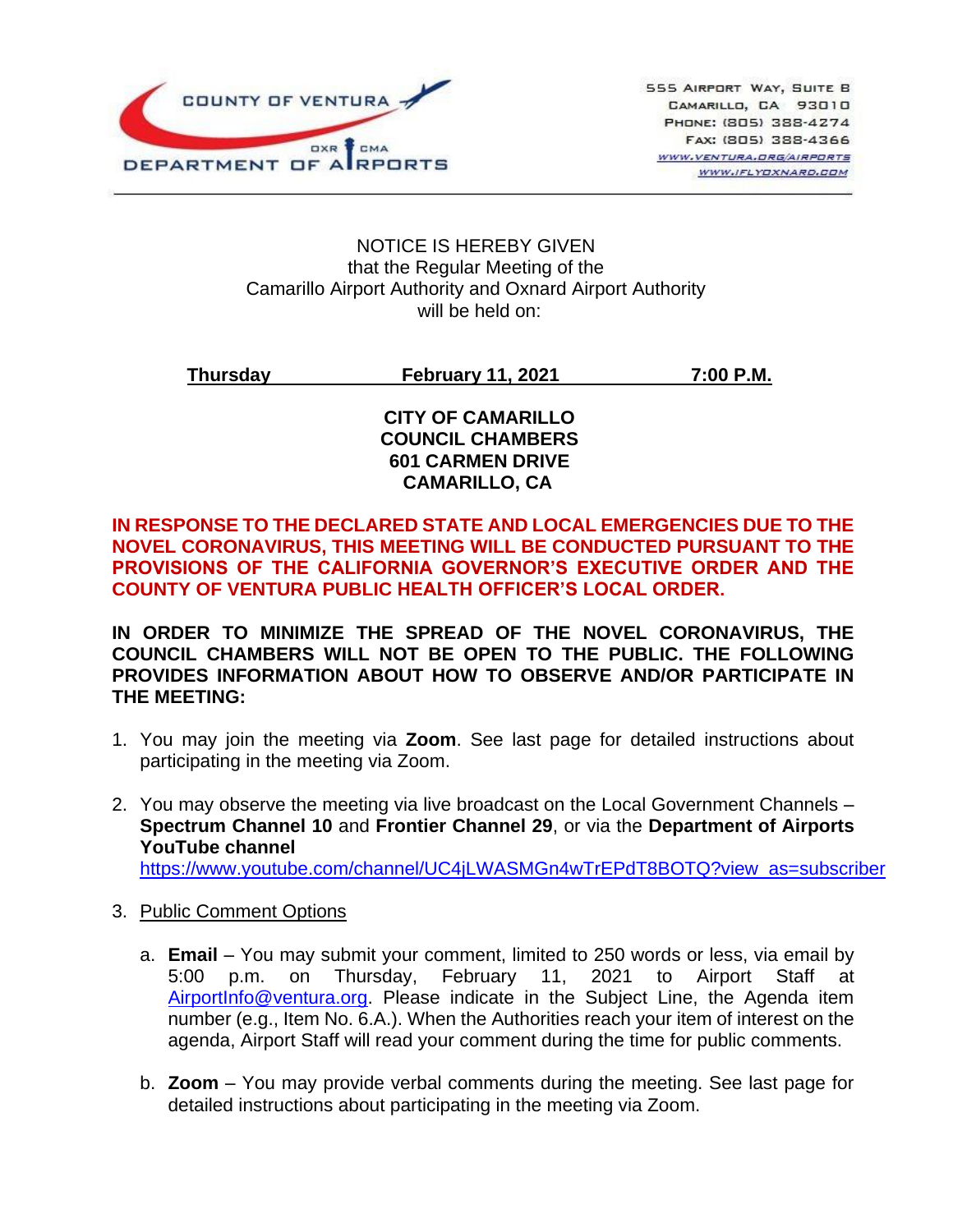#### **AGENDA**

- **1. CALL to ORDER and PLEDGE of ALLEGIANCE**
- **2. ROLL CALL**
- **3. APPROVAL of MINUTES – January 14, 2021**
- **4. PUBLIC COMMENT PERIOD**
- **5. UNFINISHED BUSINESS – None**
- **6. NEW BUSINESS**

#### **CAMARILLO & OXNARD AIRPORT AUTHORITY**

**A. Subject: Authorization for the Director of Airports or Designee to Award an Annual Consulting Services Contract for FY 2020-2021 to Jviation, a Woolpert Company, and to Issue Work Orders Against the Contract**

#### **Recommendations:**

Staff requests that your Commission/Authorities recommend that the Board of Supervisors ("Board"):

- 1. Authorize the Director of Airports, or his designee, to award an annual consulting services contract for fiscal year 2020-2021 to Jviation, a Woolpert Company, using a contract form negotiated in compliance with the County of Ventura Public Works Agency Project Processing Procedures Manual (Exhibit 1); and
- 2. Authorize the Director of Airports, or his designee, to issue work orders against such contract for up to \$35,000 each project for planning of construction projects not yet approved by your Board, and for up to \$200,000 each work order for other services.

#### **7. DIRECTOR'S REPORT**

#### **8. REPORTS**

Monthly Activity Report – December 2020 Monthly Noise Complaints – December 2020 Consultant Reports – December 2020 Airport Tenant Project Status – January 2021 Project Status – January 2021 Meeting Calendar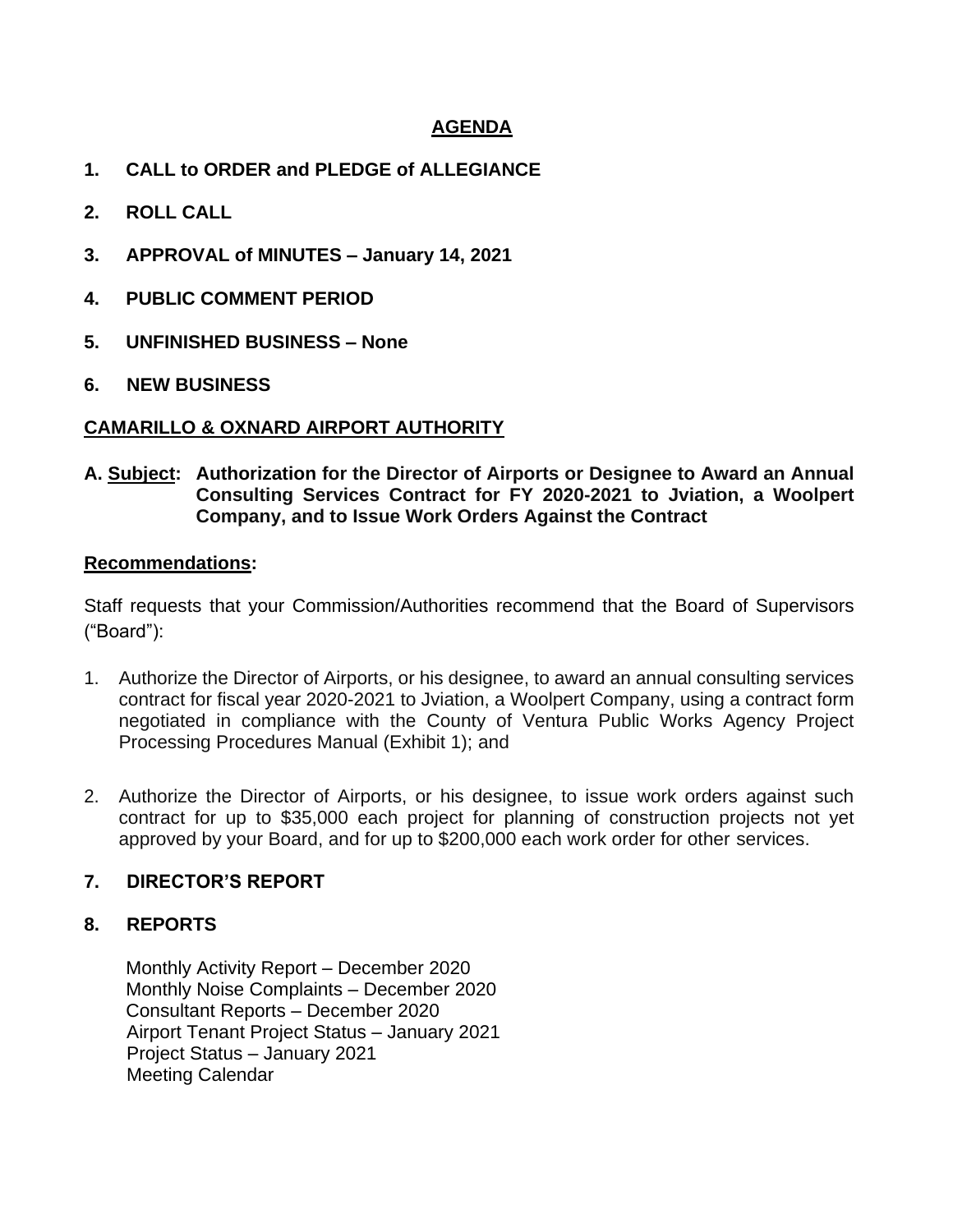### **9. CORRESPONDENCE**

Notice re: Oxnard Airport Runway 7-25, Taxiway Connectors, and Parallel Taxiway Reconstruction Project Tenant Workshop Update (final workshop is anticipated to be held in April/May 2021)

Letter dated January 8, 2021 from John Feldhans to Steve Roberts re: Special Activity Permit for Maintenance and Repair of Private Hangars on Oxnard Airport

Letter dated January 21, 2021 from Madeline Herrle to Ron Rasak, RKR Incorporated re: Camarillo Airport Lease Agreement

**10. AUTHORITY COMMENTS -** Comments by Authority members on matters deemed appropriate.

#### **11. ADJOURNMENT**

The next regular Authority meeting will be on Thursday, March 11, 2021 at 7:00 p.m. in the City of Camarillo Council Chambers, 601 Carmen Drive, Camarillo, California.

IN COMPLIANCE WITH THE AMERICANS WITH DISABILITIES ACT, IF YOU NEED SPECIAL ASSISTANCE TO PARTICIPATE IN THIS MEETING, PLEASE CONTACT THE CITY OF CAMARILLO CLERK AT (805) 388-5353 OR ANA CASTRO AT (805) 388-4211. NOTIFICATION 48 HOURS PRIOR TO THE MEETING WILL ENABLE THE CITY/DEPARTMENT OF AIRPORTS TO MAKE REASONABLE ARRANGEMENTS TO ENSURE ACCESSIBILITY TO THIS MEETING.

\_\_\_\_\_\_\_\_\_\_\_\_\_\_\_\_\_\_\_\_\_\_\_\_\_\_\_\_\_\_\_\_\_\_\_\_\_\_\_\_\_\_\_\_\_\_\_\_\_\_\_\_\_\_\_\_\_\_\_\_\_\_\_\_\_\_\_\_\_\_\_\_